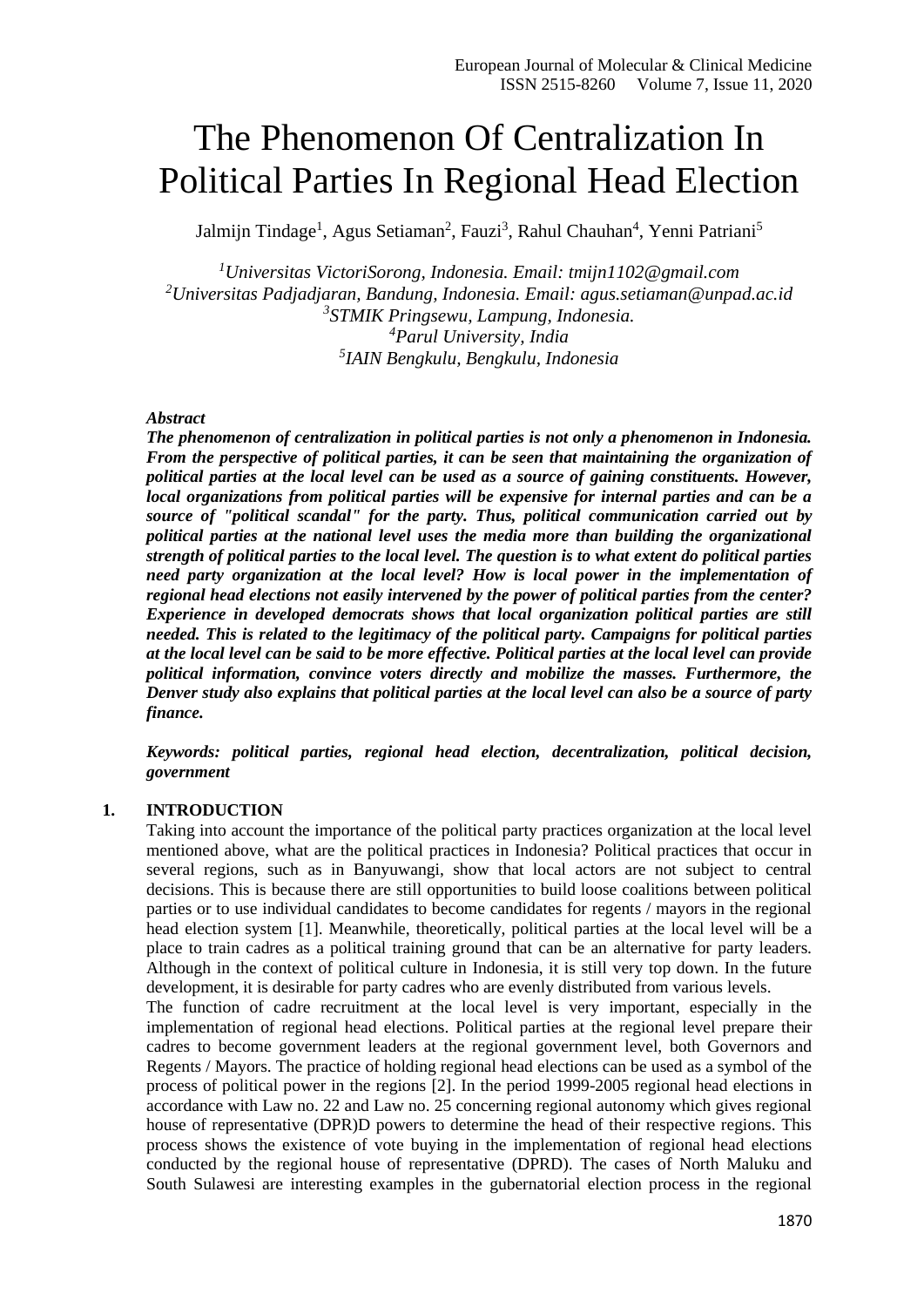house of representative (DPRD). Votes from political parties can be traded. Mirsan Abadi's master's thesis in Political Science on the election for the Governor of North Maluku shows the conflict after the candidates bought votes and remained unelected. The problem is whether all the candidates buy votes, so that the process is unclear [3]. Likewise, Jayadi Nas's dissertation also shows the practice of buying and selling votes in the regional house of representative (DPRD) of Central Sulawesi Province in the election for the governor.

During the reform era there was a tendency for the public to distrust political parties. At least it has an impact on the 1945 Constitution amendment. The Regional House Representatives (DPRD) come from individual representatives. Yet in the context of modern politics, the state cannot be separated from political parties. Do political parties become significant in the local political framework? There are three important reasons for understanding the organizational structure and mechanisms of political parties in Indonesia in the context of the regional head election process or local elections. First, political parties have significance in local elections because they have the power to nominate Governor, Regent / Mayor. In this case, political parties are a very important political vehicle for the Governor / Regent / Mayor. Following the development of the Constitutional Court's decision regarding the permissibility of individual candidates, The individual candidates had other alternatives to become a candidate. Only in practice, the requirements for individual candidates have become very complex and complicated [4]. Therefore, nominations from political parties are still dominant in the implementation of local elections. Even political parties must meet requirements such as obtaining seats as much as 15% in the regional house representative (DPRD) or obtaining votes as much as 20%. Thus the representatives of political parties, either individually or by party coalitions (compulsively) dominate the local electoral process. Elected candidates are the result of a political bargaining process or are often perceived as cow trading politics. This means not choosing a candidate who is deemed appropriate to lead the region he represents, but more the personal relationship factor between the candidate and the party officials concerned [5].

Second, the Central Leadership Council (DPP) in all political parties tries to control council members at the local level, both Provincial and Regency / City. Members of the Council at the 10kaI level depend on the political parties structure such as the DPP (Central Leadership Council) at the national level and Regional Representative Council (DPD)Regional Representative Council (DPD)at the Provincial level. This is because political parties have the power to re-call or dismiss house of representative (DPR) members before their term expires, through PAW (Change Between Time) against these council members. The dependence of house of representative (DPR) members on political parties makes political parties still significant on one side. However, political parties become undemocratic in the pattern of recruiting these political positions [6].

Third, the political parties structure is still very hierarchical and top-down. In several practices of nominating candidates at the party level, changes occurred because the Central Leadership Council (DPP) did not approve of the candidates proposed by the lower level party structures. For example, the elected Regent of Banyuwangi Regency, at the beginning of his candidacy through the Indonesian Democratic Party Of Strunggle (PDIP), has received the most votes from the DPC-DPC (Branch Leadership Council) at the Regency / City level. In addition, there is still a structure at the sub-district level of the DPAC (Sub-Branch Leadership Council) of political parties. In political practice there is a contestation between these party structures, but the Central Leadership Council (DPP) has the final say in determining the nomination. Thus the Central Leadership Council (DPP) has the power not to nominate these candidates. This practice occurs in all political parties. This is especially true when the issue of political interest meets the economic interest of a political party, institutionally as well as the interests of the actors of the political party management [7].

In the practice in internal power relations of political parties at the national, provincial and district / city levels, there are often contradictions in the management of party organizations. Thus, the main statement in this context is internal party democracy has not yet developed. The internal democratic process of political parties is a major challenge. In political practice since the reformation, no political party can be said to have democratic practices within the party. This is related to the issue of recruitment of political positions, such as becoming candidates for Council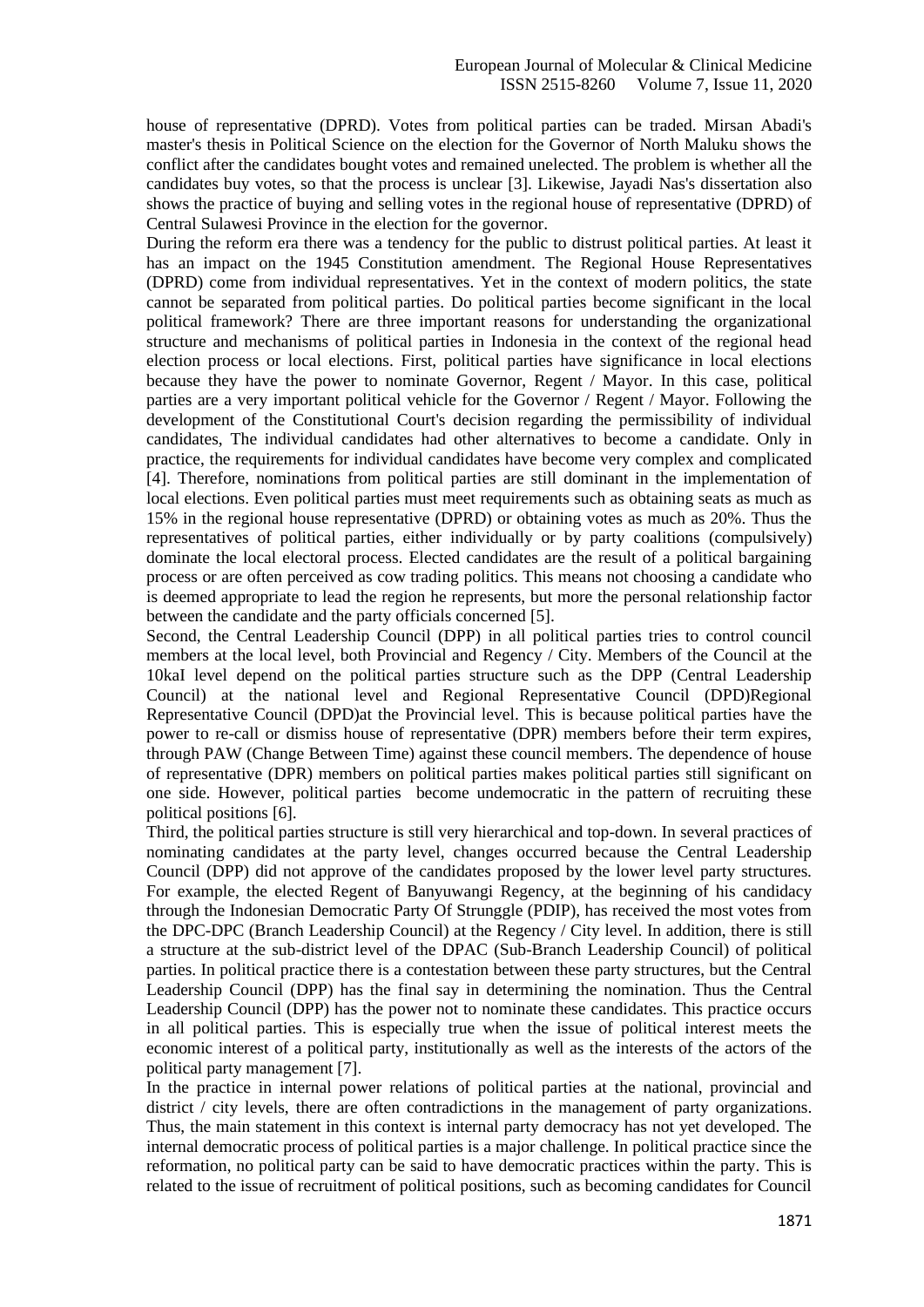members at all levels as well as political positions at the executive level [8]. The clear indicators in the recruitment process for these positions are only used normatively. In a political party structure, the chairman power of a political party is unlimited. For example, the Democratic Party has a model that the internal power structure of political parties is in the President Susilo Bambang Yudoyono (SBY). This model practice was carried out by Suharto in Party of Functional Group (Golkar), where Suharto was Chairman. Meanwhile, political parties that use Islamic ideology use the power structure of the Tanfidz Council for National Awakening Party (PKB), the Shura Council for the Prosperous Justice Party (PKS), which are filled with ustadz or ulama who have absolute power. So that all decisions of the Central Leadership Council (DPP) political parties must get the "blessing" of these leaders.

Political party cadres in turn demand a bigger role in the context of regional head elections (Pilkada) to determine their leaders. Especially in the demands framework as a bargaining chip for the contribution of the cadres work in the national elections [9]. The top-down organizational model of political parties will lead to the tendency of alienating party cadres at the local level. The internal democratic process of political parties can be seen from the process of selecting cadres to be nominated as governors, regents / mayors in regional head elections. The process starts with the DPC at the Regency / City level which makes the sub-district the lowest unit in the candidate nomination process. From the Regency / City, they are then taken to the Province and to the Central Leadership Council (DPP). In this context, the Central Leadership Council (DPP) has enormous power to determine the nomination of the candidate's name. If proposals from the local level are not approved, political parties will split. Political party organizations at the local level must follow party lines and DPP decisions are formally deemed to have fulfilled the democratic process in accordance with the internal rules of the AD / ART in the party structure, either through bottom-up or through top-down. The Central Leadership Council (DPP) argument, which occurs in almost all parties, suggests that representatives of political parties at the local level are considered to have insufficient experience and knowledge to organize political parties at the local level [10]. Conflicts and internal political party dilemmas are a part of what all political parties face. In turn, factions within political parties use methods to solve problems at the central level rather than resolve party conflicts at the regional level.

Thus conflicts in political party organizations occur between the political party structures at the top level and those at lower levels from the Central Leadership Council (DPP) to the DPC. Apart from conflicts that occur between party members and party cadres, conflicts also occur between factions within political parties at the local level, as well as leadership at the district, provincial and central levels. Meanwhile, members of political parties at the local level who have sat in the Regional house of representative (DPRD) develop their own strength to gain influence in local political life, namely access to economic benefits which will be the main basis for maintaining their position in the next election. Therefore, members of political parties in Regional house of representative (DPRD) become separate factional forces in the political power conflict at the local internal political party level, especially in determining party cadres in the regional head election process. The power of party cadres in house of representative (DPRD) cannot easily be controlled by party officials at the regional level. Thus, party officials at the regional level directly use the management above them in seeking this balancing force. An example was a case in one district in East Kalimantan in the 2004-2009 period, a party cadre became chairman of the house of representative (DPRD), but there was a conflict with party officials. The threat of party officials is to dismiss these cadres from their membership. Party management directly collaborated with the Central Leadership Council (DPP) and received the DPP's blessing. However, the implementation of PAW in the election results for the 2004-2009 period became constrained because the laws and regulations could not dismiss the chairman of the house of representative (DPRD). Proposals to dismiss house of representative (DPR) members are signed by the chairman of the house of representative (DPRD). Is it possible for the house of representative (DPRD) chairman to sign his own dismissal? Thus the position of chairman of the house of representative (DPRD) becomes very strong.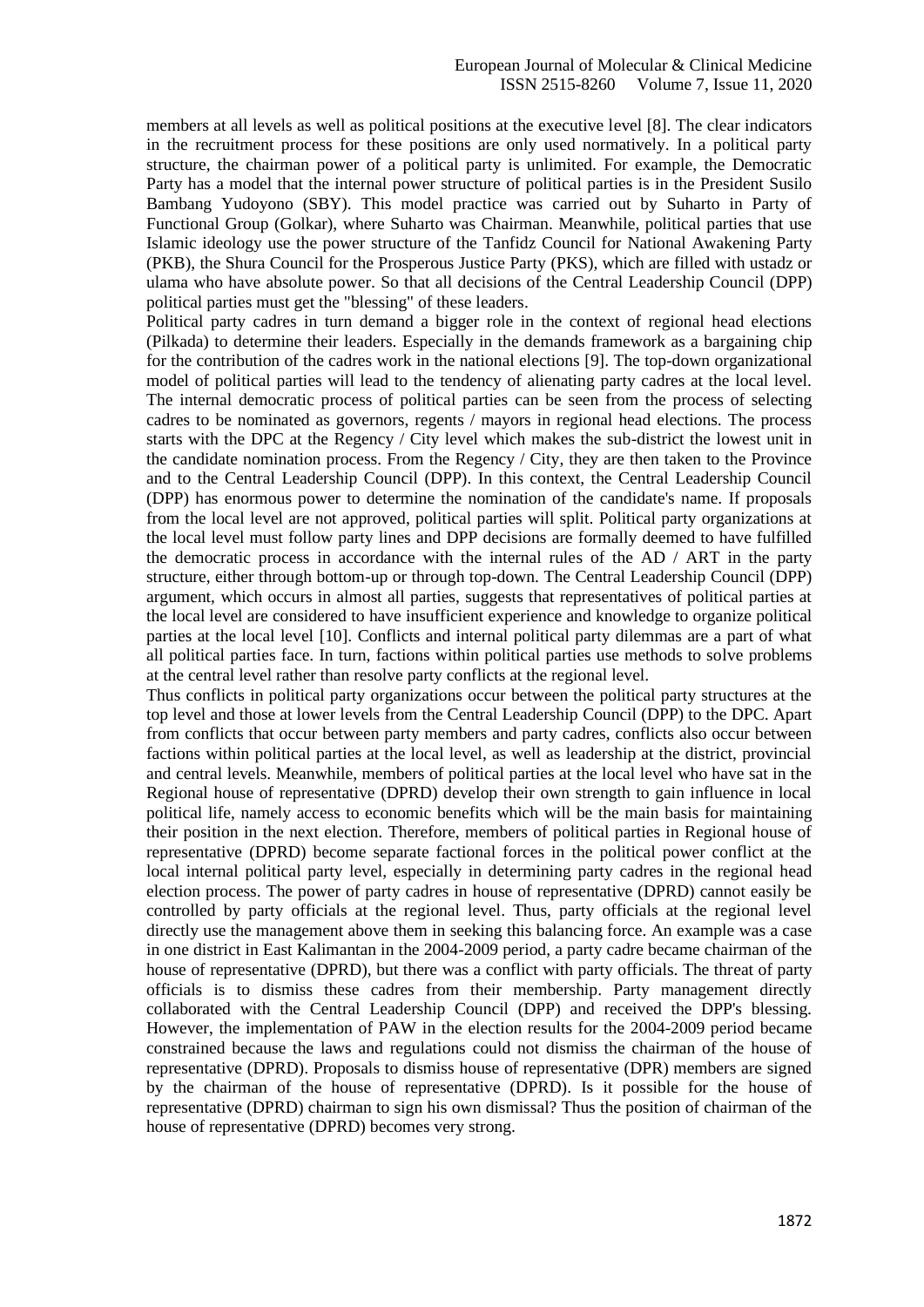## **2. Accountability for Local Power: Direct Regional Head Election**

One of the most important things in political change in reform is the issue of people's sovereignty in determining regional leaders, namely the Governor at the Provincial level and the Regent / Mayor at the Regency / City level. After the amendment of the Regional Autonomy Law No. 22 of 1999 to Law No. 32 of 2004, one of the highlights is the implementation of direct elections for governors and regents / mayors.

In this context there is a contestation between the domination of the Central Leadership Council (DPP) Political Parties at the central level and the Regional Representative Council (DPD) at the Provincial level and the DPC Political Parties at the Regency / City level. The development of regional head election implementation from 2005-2009 can be seen from the role of political parties at the local level which is quite important. In the realm of Political Science, the classic study of local politics was carried out by Dahl in 1961 who discussed democracy at the level of local government in the United States. This study is a classic study of the perspective of pluralism in democracy. Meanwhile Duverger in 1964 saw about political parties in the modern state. Polsby in 1963 looked specifically at community power which is a classic study of society participation in local politics.

Some of the studies conducted in Western countries provide arguments about the irrelevance of local political parties or political party organizations at the local level. This is due to the steadily decreasing membership of political parties and by the era of electronic communication, so that political parties at the national level provide less incentives to political party organizations at the local level. The development of political parties today relies more on the ability to build the image of political parties in electronic and mass media using actors or party leaders. Thus, the centralization of political party organization has become a phenomenon that occurs in various countries, including in England.

After the 2004 elections, the regional head elections were held by the Provincial and Regency / Municipal KPUs directly under the Minister of Home Affairs. The central General Election Commissions (KPU) is not involved in the regional head election process in accordance with Law no. 32 of 2004. The argument put forward in the Constitutional Court (MK) with the leadership of Jimly Ashidiqqie at that time stated that the regional head election was not considered an election. Meanwhile, Article 22 E paragraph 5 of the 1945 Constitution states that the election organizer is a general election commission that is general, permanent and independent. The problem that arises is that post-Soeharto politics are heavily colored by money politics [11]. This political practice has an impact on the party candidate who wins the election. There are several factors that determine the winning of the regional head elections. Choice of candidates nominated by political parties and the electoral process itself.

The selection of candidates through several processes is proposed by political parties, thus candidates must be associated with political parties in the regional elections until 2007. In the implementation of the elections in 2008, individual representatives were allowed in the implementation of regional elections. Political parties in the candidate selection process do not directly elect one pair of candidates in the process of managing political parties. Because this process will reach the Central Leadership Council (DPP) level. This is a tactic used by party officials to use the power of party officials. Therefore, individuals who wish to run for regional head must follow a fairly long process to be proposed as a candidate pair in accordance with the process of organizing the election to the General Election Commissions (KPU). Meanwhile, the General Election Commissions (KPU) itself also has the power to validate and not endorse these candidates. This practice also allows Regency / City KPU and Provincial KPU to become political forces in determining Qualified candidates to become candidate candidates.

In this perspective, local elections are an important part of the institution. The problem that then arises is that the multi-party system, which does not have a dominant political party, provides space for politicians to build coalitions [12]. After the 2004 elections, which were followed by 24 political parties, it continued to produce a multiparty model without a dominant political party. The fragmentation of political power in parliamentary institutions creates a model for party coalitions in the context of proposing candidates in regional head elections [13]. Thus, it is possible for candidates from political parties that have small vote support to still be able to propose candidates by means of coalitions with other parties. This opportunity is an open space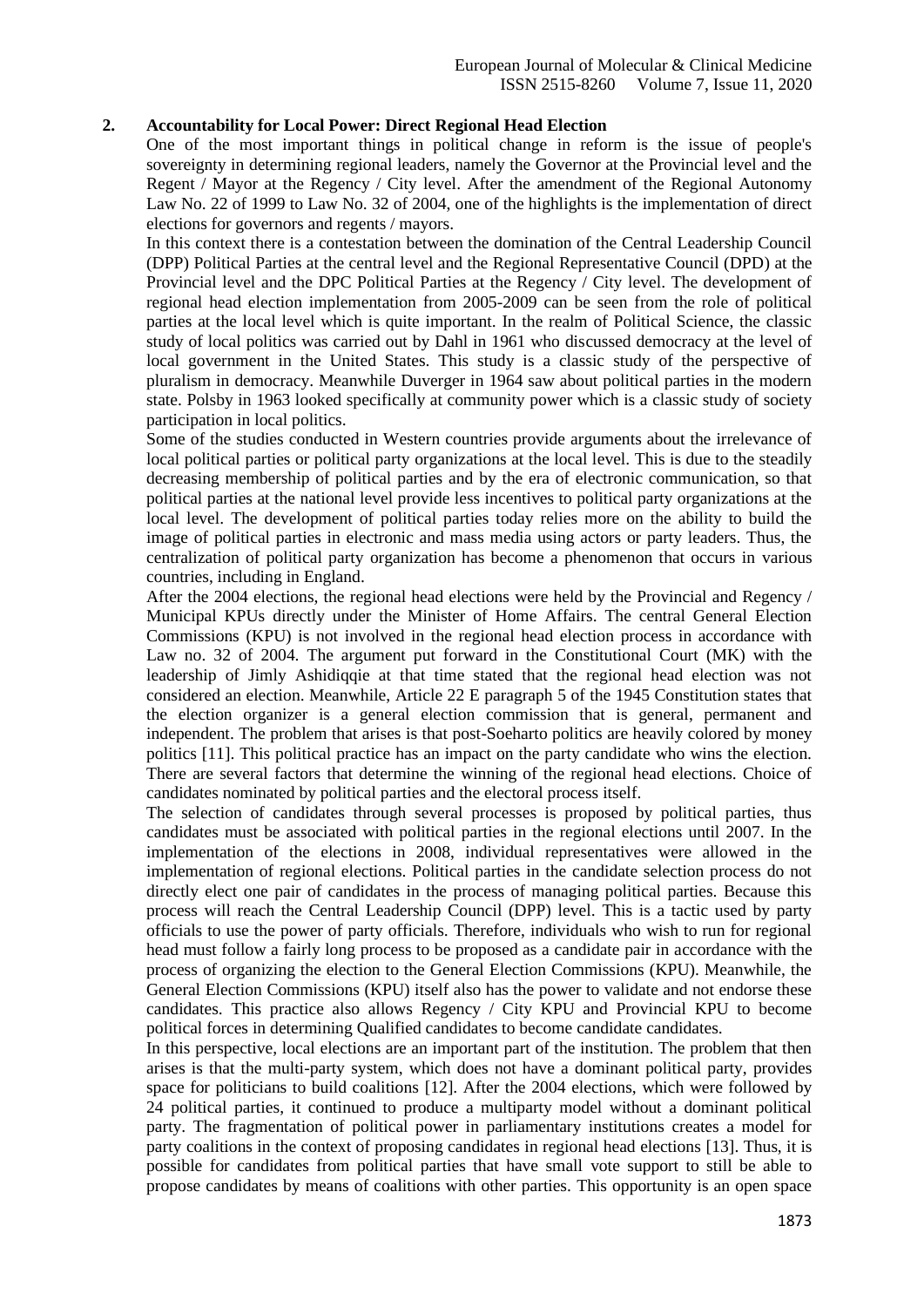for candidates and political parties to practice vote buying, starting from the nomination process, party coalitions to the regional head election implementation process.

Regional head elections since 2005 have shown that in many regions even candidates from the largest political parties can fail to win regional head elections. Thus, from the experience of regional head elections, on the one hand, political parties have not yet fully functioned to prepare their cadres to be able to lead government at the regional level. However, local political parties have had experience in competing for real power with the aim of improving the lives of societys. In addition, local political parties will greatly benefit from implementing policies that are responsive to the needs of their societys. In the practice of regional head elections, there are not many studies that actually measure the extent to which political parties at the local level in the implementation of regional head elections can benefit society at the local level. A measure that can be seen directly is that political parties are only a political vehicle for candidates to become regional heads.

## **3. Decentralization, Regional Head Election and "Money Politics"**

It can be said that the indication of money politics in the implementation of elections and regional elections is an inseparable part, both in the national legislative elections of DPR, Regional Representative Council (DPD), Provincial DPRD and Regency / Municipal DPRD as well as direct presidential and vice presidential elections. The desire to win elections in an instant way is to provide cash incentives which are often referred to as "dawn attacks", meaning candidates can give money to voters in the early hours of the morning before leaving for the polling station. However, in the 2009 election, what is usually said to be a "dawn attack" has become a "dluha attack" which means that candidates also practice giving money up to the limit before midday prayers. This becomes a political practice that cannot be avoided. Ryas Rasyid stated that money politics is also a terminology that integrates with the gubernatorial election and the regent / mayor election. For example, in the last 2008-2009 East Java gubernatorial election, according to the recognition of the traders in Pasar Babat, money was distributed from 5,000 (five thousand rupiah) to 20,000 (twenty thousand rupiah) from the candidates. Unfortunately the practice of money politics is very difficult to prove and none of the governors / regents / mayors who won by spreading money for vote buying can be arrested. It was only in the 2009 elections that several DPRD candidates were arrested because they were found to be spreading envelopes, even though spreading envelopes was a practice that was practiced almost by most political party candidates in the last 2009 election.

In this case, it can be seen that the authoritarian regime during the Soeharto era has been reenforced and is using money politics in the implementation of elections, both national and regional. Although the regional house of representative (DPRD) grows and develops into a separate force, it has not been able to resolve the problem of money politics in the regional head elections. Election laws and regulations are still very clear in this context, but cannot be widely implemented. This is due to the widespread practice of money politics which gives confidence to the candidates to win the general election and regional head elections. This is because voters also learn and become a practice that is considered normal, so that voters only cast their votes to candidates who give money. Some of the candidates who can be interviewed are Mohammad Nasih from National Mandate Party (PAN) who said that during the 2009 elections, many candidates spread money to voters. Meanwhile, Nasih, as the son of a former village head, relies on his father's friends' network of village heads, his mother's ilsamic boarding house (pesantren) and smart voter education. However, voters are still interested in the money the candidate provides compared to the policies offered to the candidate [14]. Likewise, Ryas Rasyid's admission in the panelist discussion at LAN stated that campaigns that use a policy approach have not been able to provide rewards to candidates for winning the election. According to a candidate who did not want to be named, a political party that does not have PAC and Sub district in the area can win the election by distributing funds to voters in the amount of 50,000 to 100,000 rupiah. After getting votes and sitting as members of DPR, DPL), Provincial DPRD and DPRD Regency / City commitment to constituents is seen very rarely. In fact, commitment to party lines is often very rare. The impact of the democratic political process through elections by using money incentives or money politics shows that the house of representative (DPR)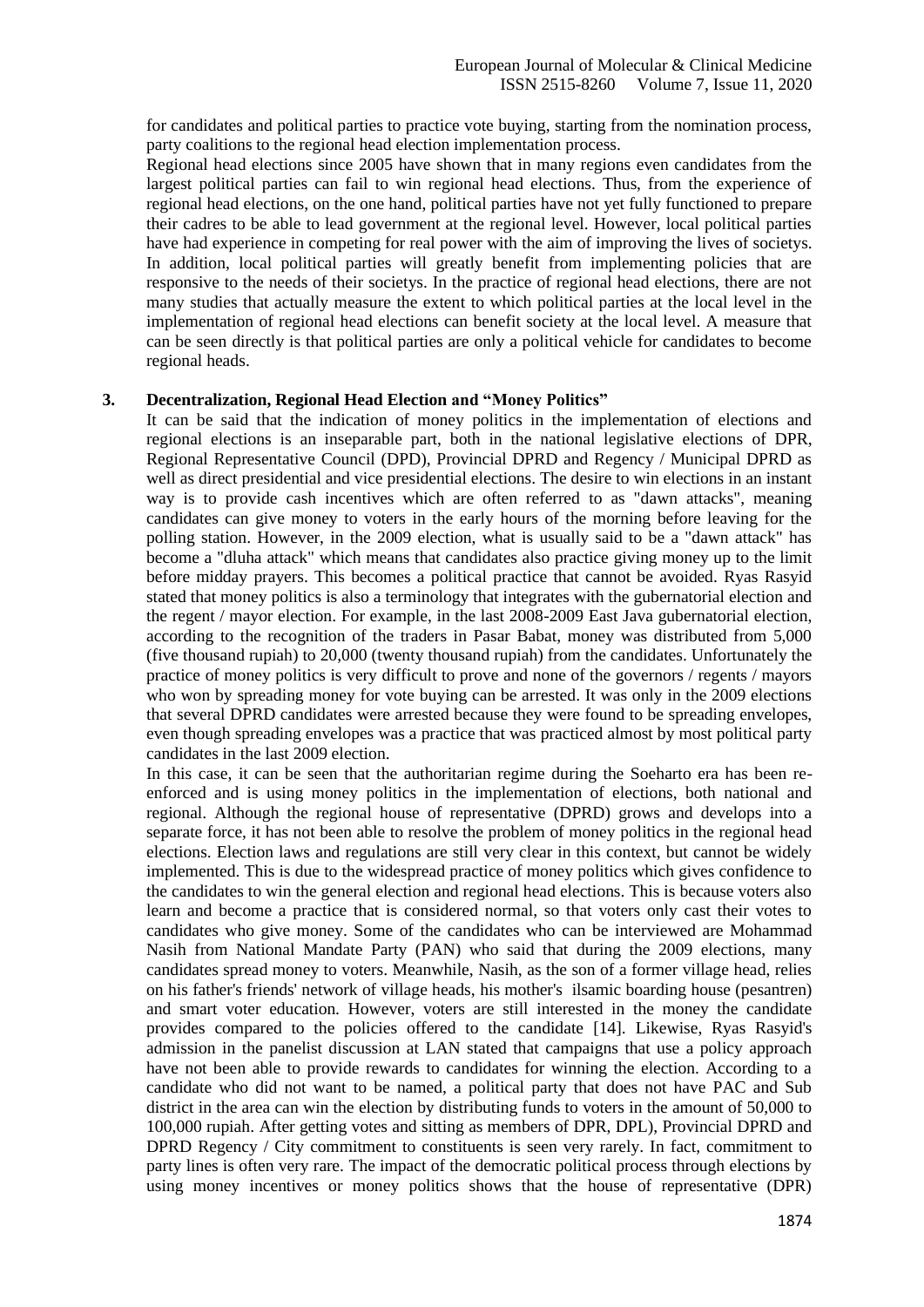members' weak commitment to the constituents is evident. Some house of representative (DPR) members even stated that parliament is a place of corruption, both in the framework of making laws and regulations and in the framework of activities that are designed to spend the budget. Thus, executives from the presidential level, governors to regents / mayors also use "money politics" to get their political policy wishes easily. Especially in regencies / cities, being a member of the Council is a source of finance. Like what the Provincial DPRD member Agus Sunarto said in his interview with Choi, who said that accepting gifts from the executive is only natural because the executive is the DPRD's partner. Meanwhile, Ibu Tuty Indarsih is subject to imprisonment, while in almost all parts of Indonesia there have been cases of spreading money to voters. Including a case that was very busy being discussed in the media involving the president's son in the 2009 legislative election, can this be said to be money politics or not?

The absence of political policies that are owned by most candidates and a lack of commitment to their constituents, shows that political parties are only used as political vehicles for candidates [15]. Thus, although political parties have grown in Indonesia as a very important political force and have been institutionalized for several dominant political parties, competition in the power struggle is not determined by democratic indicators of the performance of these political parties and political party candidates. The victories of political parties in the 2009 elections and the victories in the regional head elections do not indicate a direct relationship between the victories of political parties nationally and the victories in the regional elections.

Political changes in 1998 have brought about fundamental changes in the institutionalization of political power, both political parties and parliamentary institutions and the institutionalization of election implementation. However, as long as the process of struggling for power to occupy this political position is still determined by non-democratic means, the political process towards democracy is still very long. Moreover, being a member of the Council at all levels, the President and theRegional Representative Council (DPD) only means getting wealth, so the democratization process in Indonesia must be reviewed. Especially in the framework of implementing elections for regional heads and local powers.

## **4. CONCLUSION**

Democracy and elections, especially at the provincial and district / city government levels for the executive must be maintained. The withdrawal of the people's right to elect the governor / regent and mayor must be carried out through a referendum process. It is a process of asking the people about a certain policy by using the answer "yes or no". Therefore, the central government in a democratic manner cannot automatically take the power of the people to elect the governor or regent / mayor. Although the face of the implementation of regional head elections has not shown an ideal model, it can be seen that regional head elections can provide opportunities for the people and their elected leaders to be responsible. Among the issues that need special attention are internal democracy in the organization of political parties and money politics. The internal democracy of political parties must give the governance power of political parties at the local level to determine their party cadres in the regional head election process. The management of political parties at a level above is Regional Representative Council (DPD), (DPP) for Provinces and Regional Representative Council (DPD)for Regencies / Cities.

Political scientists consider that the traditional form of political participation is to vote in elections and become membership of political parties. However, nowadays the level of voters turnout and membership of political parties has decreased from one election to the next. Meanwhile, societys are only a complement to politics. In the implementation of the national election, the process of holding the regional head elections at the provincial and district / city levels, residents are faced with a choice of money politics. The distribution of money to voters is an integral part of the implementation of regional elections and general elections in Indonesia. Candidate policy debate is not yet an important factor that can determine election victory. Problems arise not only at the internal level of political party democracy, voters who vote because they receive money, and also election implementers in the 2009 election. General Election Commissions (KPU), Bawaslu and law enforcement who are considered weak in resolving various demands for problems in election administration.